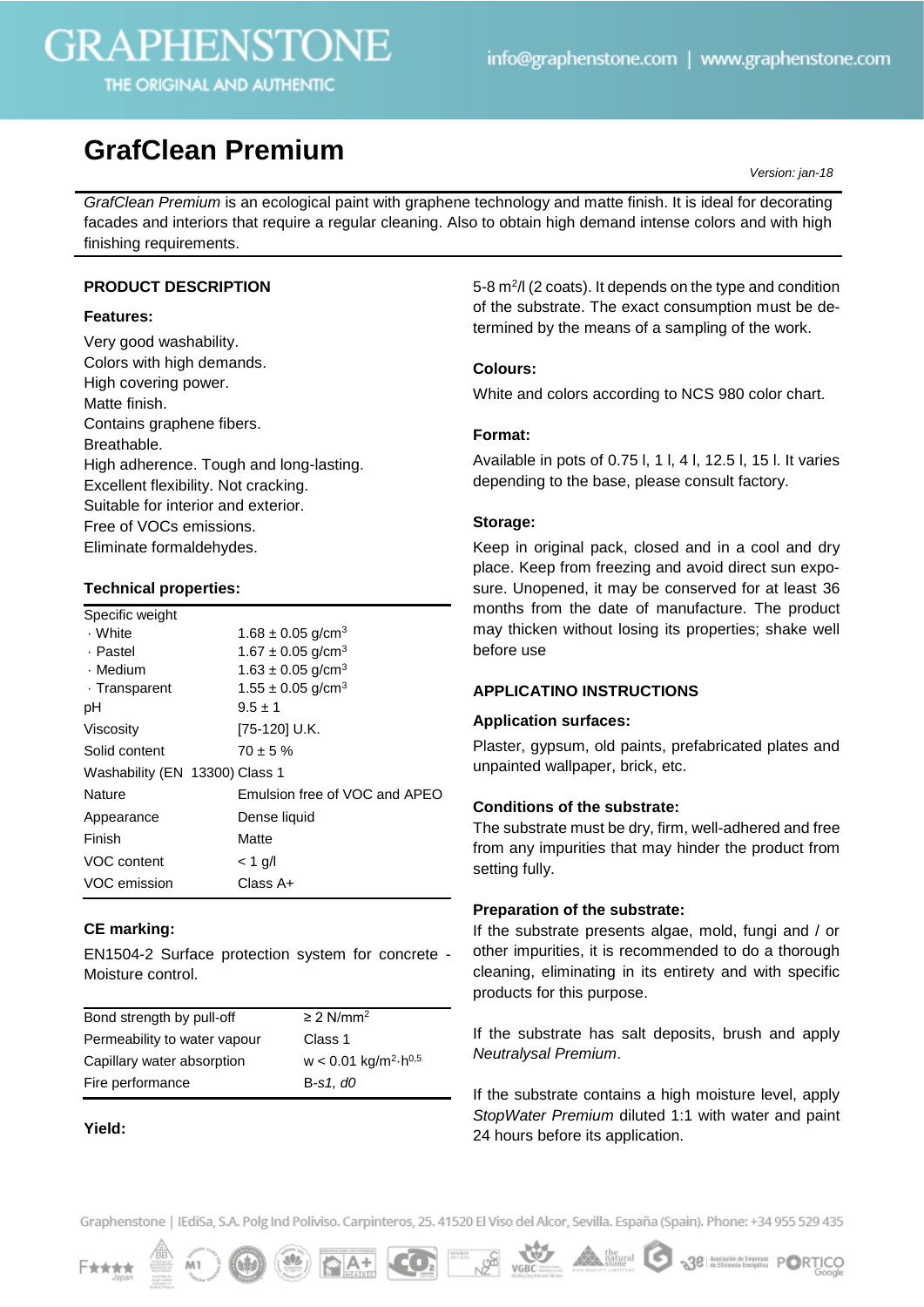# **GRAPHENSTONE**

THE ORIGINAL AND AUTHENTIC

If the substrate presents scaling/blistering of the existing paint, first remove areas that do not adhere by scraping and brushing and apply *Filler TX050/TX100 Premium*. Also apply if the substrate has different absorptions, irregular textures and/or strong natural or artificial colour

If the substrate presents surface cracks, the recommendation depends on the width of the crack:

| $1-3$ mm  | Apply MinerMastic Premium (with a fiber-<br>glass mesh if $>1$ mm).  |
|-----------|----------------------------------------------------------------------|
| $3-10$ mm | Chip superficially and apply Naturglue Pre-<br><i>mium</i> with mesh |
| $>10$ mm  | Requires architectural assessment.                                   |

If the substrate presents deterioration of mortar, first remove areas that do not adhere by scraping or pricking and clean up by brushing or plenty of water. The recommendation depends on the damaged depth:

| $<$ 3 mm | Apply Ecoputty Premium.                                                                                                                         |
|----------|-------------------------------------------------------------------------------------------------------------------------------------------------|
| $3-8$ mm | Apply Naturglue Premium with mesh.                                                                                                              |
| 8-20 mm  | Apply MortarBase Premium and finish with<br>MortarFine Premium (<10 mm) with mesh.                                                              |
| $>20$ mm | Apply Naturglue Premium (5 mm), apply tile<br>according to width of the cavity (1-5 cm) and<br>apply Naturglue Premium (<10 mm) with a<br>mesh. |

If the substrate presents pathology such as structural cracks, moisture by capillarity, condensation or filtration, etc.; then it is necessary to resolve the structural problems first.

Depending upon the nature of the substrates, the previous actions vary as follows:

- Old glossy paint or putty: clean surfaces and sand slightly.

- Absorbent substrates (e.g. cement blocks, brick, plaster, etc.): apply *AmbientPrimer Premium*.

- Very absorbent substrates (clay, adobe, rammed earth, etc.): apply *Minerseal Premium*.

- If the substrate is wood or metal (without corrosion or oxidation) or without porosity: apply *Four2Four Premium*.

Stir and dilute with water to 10-15% of the product weight (150-200 ml of water per liter of product approx.), ensure a homogeneous mixture. Avoid excessive shaking to minimize bubble occlusion.

# **Application method:**

Apply 2 or 3 coats evenly. Paint in sections starting with the borders. Without soaking the paint roller, pass the roller to spread out the paint correctly. Do not paint on areas that are drying, avoid overlapping. An excess of product by layers can generate micro-cracks.

# **Drying:**

In conditions of 25 ºC and 60% relative humidity: 2-4 hours between layers and 24 hours drying.

The total curing occurs during the first 30 days. It is recommended to avoid cleaning and/or rubbing during that time.

# **Environmental conditions:**

The work temperature (environment and support) must be between +5 °C and +40 °C. Do not apply in direct sunlight or on supports heated by the sun.

### **Tools:**

Roller, brush, airless or other type of projection.

# **Tool cleaning:**

Clean tools after use with warm water.

### **Notes**

The mineral substrate must be at least 28 days old.

The substrates to be painted must be resistant to high alkalinity.

Do not apply to surfaces in constant contact with water.

In case of rain, let the substrate dry before applying.

It is recommended to protect the treated surface from rain for 4 days.

To carry out decorative glazing and / or co-location of self-adhesive templates or other types of masking; dry for 36 hours

# **Product preparation:**

Graphenstone | IEdiSa, S.A. Polg Ind Poliviso. Carpinteros, 25. 41520 El Viso del Alcor, Sevilla. España (Spain). Phone: +34 955 529 435